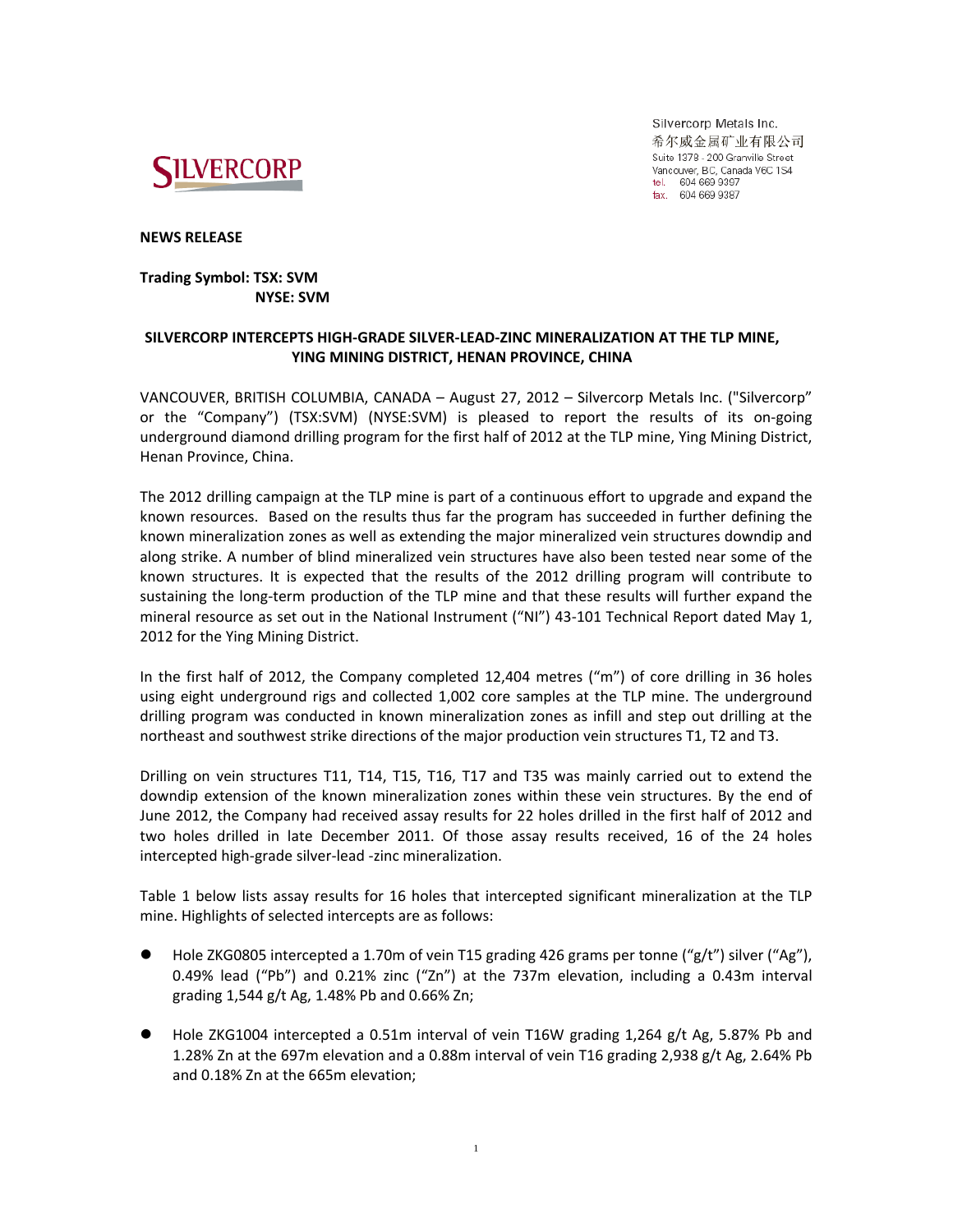- Hole ZKT0054 intercepted 1.22m of vein T17 grading 440 g/t Ag, 3.61% Pb and 0.20% Zn at the 601m elevation, including a 0.34m interval grading 1,395g/t Ag, 12.21% Pb and 0.56% Zn;
- Hole ZKT0003 intercepted 1.30m of vein T3 grading 676 g/t Ag, 0.86% Pb and 0.04% Zn at the 462m elevation;
- Hole ZKG0401 intercepted 0.45m of vein T16E grading 967 g/t Ag, 4.61% Pb and 0.26% Zn at the 838m elevation; and
- Hole ZKG1003 intercepted a 0.95m interval of vein T11W grading 329 g/t Ag, 0.44% Pb and 0.11% Zn at the 660m elevation and a 0.33m interval of vein T11 grading 574 g/t Ag, 2.00% Pb and 0.41% Zn at the 658m elevation.

All intervals are reported as downhole lengths and are not corrected to true widths for the mineralized intervals as drill holes typically cut mineralization at variable angles and geometries of mineralized zones remain speculative until further drilling is completed.

| Hole ID        | From   | To     | Interval | Elevation | Ag    | Pb     | Zn     | Au    | Cu   | Mineralized Vein |
|----------------|--------|--------|----------|-----------|-------|--------|--------|-------|------|------------------|
|                | (m)    | (m)    | (m)      | (m)       | (g/t) | $(\%)$ | $(\%)$ | (g/t) | (%)  |                  |
| ZKT0231        | 118.66 | 119.09 | 0.43     | 937       | 19    | 2.66   | 0.07   | 0.02  | 0.00 | T1W1             |
| ZKT4906        | 133.66 | 135.37 | 1.71     | 629       | 55    | 5.48   | 0.25   | 0.13  | 0.01 | T1               |
|                | 244.71 | 247.96 | 3.25     | 538       | 8     | 2.71   | 0.86   | 0.02  | 0.01 | T <sub>3</sub>   |
| ZKT0233        | 111.81 | 112.47 | 0.66     | 792       | 161   | 1.33   | 0.22   | 0.06  | 0.01 | T1W1             |
| ZKT0232        | 79.63  | 84.29  | 4.66     | 838       | 187   | 3.03   | 0.28   | 0.03  | 0.07 | T1W1             |
| Including      | 81.94  | 82.75  | 0.81     | 839       | 500   | 9.13   | 1.14   | 0.03  | 0.06 |                  |
|                | 114.72 | 115.02 | 0.3      | 818       | 68    | 1.26   | 0.02   | 0.02  | 0.01 | T1W1 Branch      |
| <b>ZKG0805</b> | 226.42 | 267.14 | 1.17     | 745       | 176   | 0.57   | 0.21   | 0.01  | 0.01 | <b>T16E</b>      |
|                | 277.68 | 278.1  | 0.42     | 741       | 192   | 1.00   | 0.13   | 0.01  | 0.06 | T15W2            |
|                | 282.83 | 283.79 | 0.57     | 739       | 248   | 0.85   | 0.22   | 0.01  | 0.03 | T15W1            |
|                | 288.51 | 290.21 | 1.7      | 737       | 426   | 0.49   | 0.21   | 0.01  | 0.08 | T <sub>15</sub>  |
| Including      | 289.78 | 290.21 | 0.43     |           | 1544  | 1.48   | 0.66   | 0.03  | 0.24 |                  |
| ZKT4907        | 454.87 | 457.57 | 2.7      | 294       | 29    | 3.43   | 0.07   | 0.18  | 0.18 | T <sub>3</sub>   |
| ZKG1004        | 180.01 | 181.17 | 0.51     | 697       | 1264  | 5.87   | 1.28   | 0.40  | 0.05 | <b>T16W</b>      |
|                | 223.13 | 224.01 | 0.88     | 665       | 2938  | 2.64   | 0.18   | 0.12  | 0.03 | T <sub>16</sub>  |
|                | 433.51 | 433.75 | 0.24     | 508       | 258   | 0.14   | 0.04   | 0.01  | 0.01 | <b>T11E</b>      |
| ZKT0054        | 329.44 | 330.58 | 1.14     | 690       | 149   | 0.32   | 0.18   | 0.09  | 0.05 | <b>T17W</b>      |
|                | 437.47 | 438.69 | 1.22     | 601       | 440   | 3.61   | 0.20   | 0.14  | 0.18 | T <sub>17</sub>  |
| Including      | 437.83 | 438.17 | 0.34     |           | 1395  | 12.21  | 0.56   | 0.51  | 0.63 |                  |
| ZKT0003        | 366.78 | 380.62 | 1.3      | 462       | 676   | 0.86   | 0.04   | 0.34  | 2.55 | T <sub>3</sub>   |
| ZKG0401        | 1.13   | 1.58   | 0.45     | 838       | 967   | 4.61   | 0.26   | 0.03  | 0.09 | <b>T16E</b>      |
|                | 29.01  | 29.52  | 0.51     | 828       | 235   | 5.90   | 0.13   | 0.01  | 0.02 | T16E1            |
|                | 65.74  | 65.97  | 0.23     | 815       | 123   | 2.74   | 0.20   | 0.01  | 0.07 | T16E2            |
|                | 68.24  | 68.51  | 0.27     | 814       | 150   | 2.40   | 0.12   | 0.00  | 0.03 | T16E2 Branch     |
|                | 72.61  | 73.86  | 1.25     | 812       | 223   | 4.80   | 0.12   | 0.02  | 0.03 | T15W2            |
| Including      | 73.41  | 73.86  | 0.45     |           | 582   | 10.74  | 0.17   | 0.03  | 0.06 |                  |
|                | 85.58  | 85.95  | 0.37     | 808       | 42    | 13.87  | 0.46   | 0.01  | 0.01 | T15W1            |
|                | 117.41 | 118.37 | 0.96     | 796       | 211   | 3.80   | 0.46   | 0.02  | 0.03 | <b>T15W</b>      |
| ZKT5323        | 114.15 | 115.3  | 1.15     | 499       | 10    | 4.25   | 0.03   | 0.06  | 0.00 | <b>T35</b>       |
|                | 116.51 | 116.93 | 0.42     | 498       | 8     | 3.63   | 0.03   | 0.01  | 0.00 | <b>T35</b>       |
| <b>ZKT0004</b> | 360.96 | 361.61 | 0.65     | 444       | 19    | 4.09   | 0.01   | 0.02  | 0.10 | T2               |
| ZKT5121        | 75.12  | 75.61  | 0.49     | 556       | 15    | 5.57   | 3.00   | 0.03  | 0.05 | <b>T35</b>       |
| ZKT5122        | 29.34  | 31.09  | 1.75     | 582       | 14    | 3.24   | 0.02   | 0.00  | 0.00 | T <sub>3</sub>   |
|                | 37.17  | 37.98  | 0.81     | 575       | 160   | 0.15   | 0.02   | 0.02  | 0.00 | T3E              |
|                |        |        |          |           |       |        |        |       |      |                  |

Table 1: Selected drill hole results from the TLP mine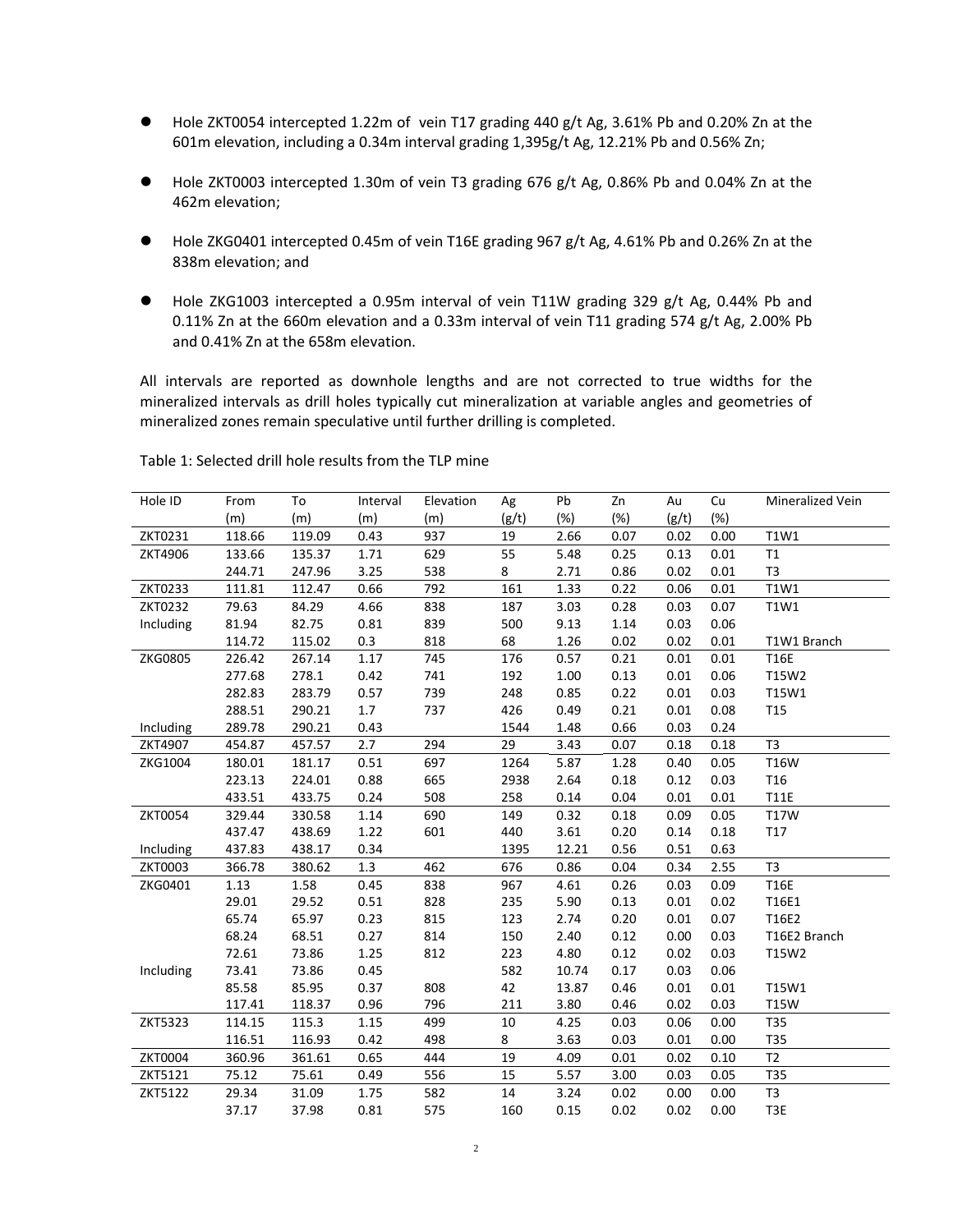|         | 94.96  | 95.43  | 0.47 | 522    | 14   | 10.51 | 0.22 | 0.03 | 0.07   | <b>T35</b>  |
|---------|--------|--------|------|--------|------|-------|------|------|--------|-------------|
| ZKG1003 | 193.61 | 194.56 | 0.95 | 660    | 329  | 0.44  | 0.11 | 0.00 | 0.04   | <b>T11W</b> |
|         | 196.68 | 197    | 0.33 | 658    | 574  |       | 0.41 | 0.00 | 0.11   | T11         |
| ZKT0151 | 168.18 | 169.18 |      | 860.63 | 42.9 | 6.96  | 2.48 | 0.05 | < 0.00 | T17W        |

## **Quality Control**

Drill cores are in NQ size. Drill core samples, limited by apparent mineralization contact or shear/alteration contact, were split into halves by saw cutting. The half cores are stored in the Company's core shacks for future reference and checking, and the other half core samples are shipped in security sealed bags to three labs: (1) the Analytical Lab of Henan Non-Ferrous Metals Geological and Exploitation Institute in Zhengzhou (Zhengzhou Nonferrous Lab); (2) the Henan Rock Minerals Testing Center in Zhengzhou (Henan Testing Center); and (3) the SGS lab in Tianjin. All labs are officially accredited labs in China. Adopted analytical methods in the three labs are as follows:

## *Zhengzhou Nonferrous Lab*

The sample preparation consists of drying, crushing and splitting of a 250‐gram subsample which is then pulverized to minus‐200 mesh. Two‐acid digestion and AAS finish are utilized on a 0.5‐gram sample for silver, lead and zinc analysis. Titration is utilized as a modified process for higher grade materials.

## *Henan Testing Center*

Sample is dried and crushed to minus 1mm and then split to a 200‐300g subsample which is further pulverized to minus 200 mesh. Two subsamples are prepared from the pulverized sample. One is digested with aqua regia for gold analysis with AAS, and the other is digested with two‐acids for analysis of silver, lead, zinc and copper.

#### *SGS Lab*

Sample is dried, crushed and split to a 250‐gram subsample which is further pulverized to 85 per cent passing 200 mesh. Fire assay and AAS finish are utilized for gold assay. Four‐acid digestion and ICP‐ AES finish are used in analyzing silver, lead, zinc and copper.

A routine quality assurance/quality control procedure is adopted at each lab to monitor the analytical quality at the lab. Certified reference materials ("CRM"), pulp duplicates and blanks are inserted into each lab batch of samples. QA/QC data at the lab are attached to the assay certificates for each batch of samples.

The Company maintains a comprehensive quality assurance and quality control program to ensure best practice in sample preparation and analysis of the drill core samples. Project geologists regularly insert CRM, field duplicates and blanks to each batch of core samples to monitor the sample preparation and analysis procedures at the labs. The analytical quality of the labs is further evaluated with external checks by sending about 3% of the pulp samples to higher level labs to check for lab bias.

Data from both the Company's and the labs' QA/QC programs are timely reviewed and evaluated by project geologists.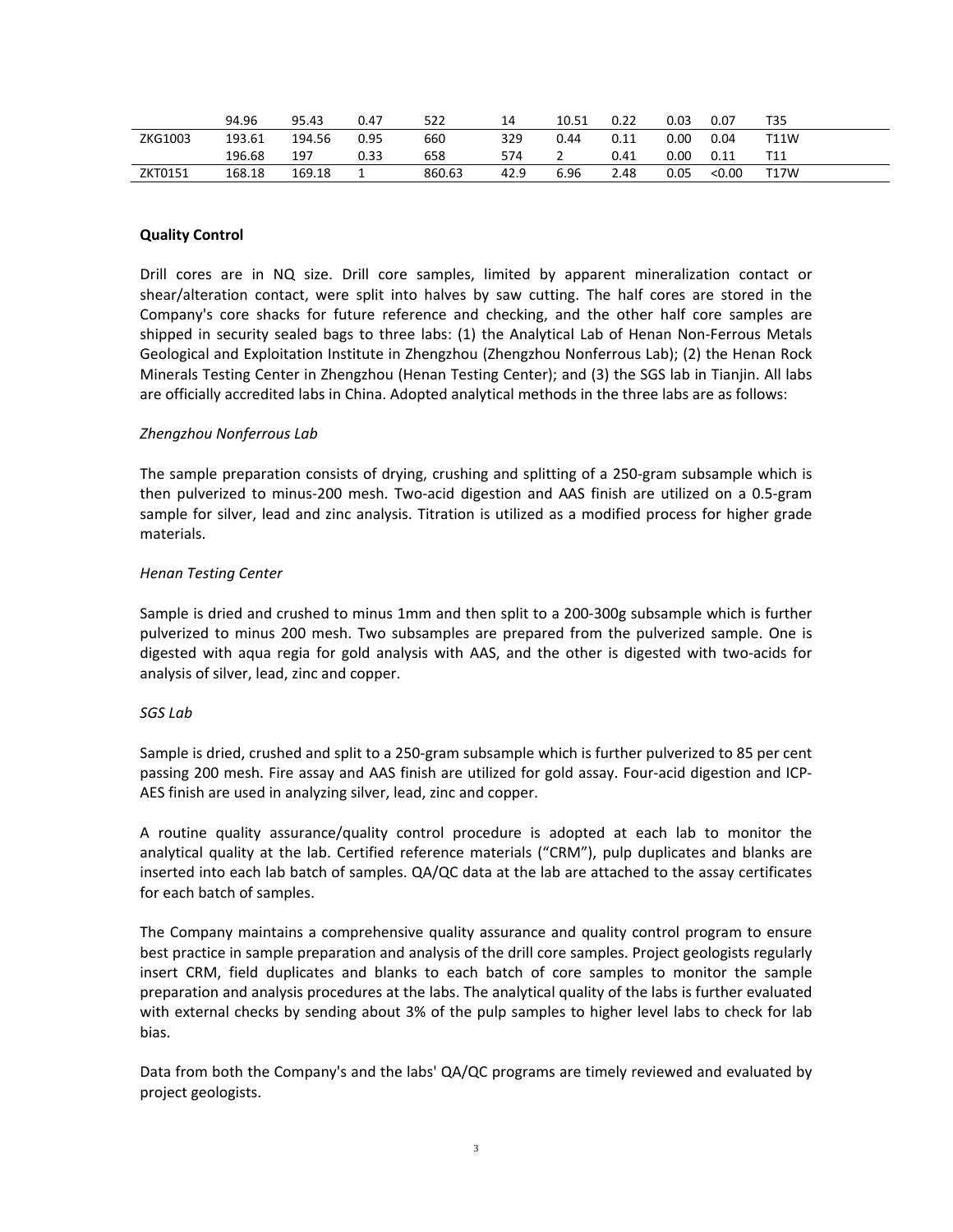Rujin Jiang, P. Geo., is the Qualified Person on the project as defined under NI 43‐101. He has verified the information and has reviewed and approved the contents of this news release.

#### **About Silvercorp**

Silvercorp is engaged in the acquisition, exploration, development and mining of high‐grade silver‐ related mineral properties in China and Canada. Silvercorp is the largest primary silver producer in China through the operation of the four silver‐lead‐zinc mines at the Ying Mining District in the Henan Province of China. Silvercorp recently acquired the XBG and XHP silver-gold-lead-zinc mines nearby the Ying Mining District in Henan Province, further consolidating the region. Silvercorp has commenced production at its second production foothold in China, the BYP gold‐lead‐zinc project in Hunan Province, and is currently constructing the mill and related facilities in preparation for mining at the GC silver‐lead‐zinc project in Guangdong Province. In Canada, Silvercorp is preparing an application for a Small Mine Permit for the Silvertip high grade silver‐lead‐zinc mine project in northern British Columbia to provide a further platform for growth and geographic diversification. The Company's shares are traded on the New York Stock Exchange (symbol: SVM) and Toronto Stock Exchange (symbol: SVM) and are included as a component of the S&P/TSX Composite and the S&P/TSX Global Mining Indexes.

For further information: SILVERCORP METALS INC., Rui Feng, Chairman & CEO and Jonathan Hackshaw, Investor Relations Director , Phone: (604) 669‐9397, Fax: (604) 669‐9387, Toll Free 1(888) 224‐1881, Email: investor@silvercorp.ca, Website: www.silvercorp.ca.

#### **CAUTIONARY DISCLAIMER ‐‐ FORWARD LOOKING STATEMENTS**

Certain of the statements and information in this press release constitute "forward‐looking statements" within the meaning of the United States Private Securities Litigation Reform Act of 1995 and "forward-looking information" within the meaning of applicable Canadian provincial securities laws. Any statements or information that express or involve discussions with respect to predictions, expectations, beliefs, plans, projections, objectives, assumptions or future events or performance (often, but not always, using words or phrases such as "expects", "is expected", "anticipates", "believes", "plans", "projects", "estimates", "assumes", "intends", "strategies", "targets", "goals", "forecasts", "objectives", "budgets", "schedules", "potential" or variations thereof or stating that certain actions, events or results "may", "could", "would", "might" or "will" be taken, occur or be achieved, or the negative of any of these terms and similar expressions) are not statements of historical fact and may be forward‐looking statements or information. Forward-looking statements or information relate to, among other things: the price of silver and other metals; the accuracy of mineral resource and mineral reserve estimates at the Company's material properties; the sufficiency of the Company's capital to finance the Company's operations; estimates of the Company's revenues and capital expenditures; estimated production from the Company's mines in the Ying Mining Camp; timing of receipt of permits and regulatory approvals; availability of funds from production to finance the Company's operations; and access to and availability of funding for future construction, use of proceeds from any financing and development of the Company's properties.

Forward‐looking statements or information are subject to a variety of known and unknown risks, uncertainties and other factors that could cause actual events or results to differ from those reflected in the forward‐looking statements or information, including, without limitation, risks relating to: fluctuating commodity prices; calculation of resources, reserves and mineralization and precious and base metal recovery; interpretations and assumptions of mineral resource and mineral reserve estimates; exploration and development programs; feasibility and engineering reports; permits and licences; title to properties; First Nations title claims and rights; property interests; joint venture partners; acquisition of commercially mineable mineral rights; financing; recent market events and conditions; economic factors affecting the Company; timing, estimated amount, capital and operating expenditures and economic returns of future production; integration of future acquisitions into the Company's existing operations; competition; operations and political conditions; regulatory environment in China and Canada; environmental risks; foreign exchange rate fluctuations; insurance; risks and hazards of mining operations; key personnel; conflicts of interest; dependence on management; internal control over financial reporting as per the requirements of the Sarbanes-Oxley Act; and bringing actions and enforcing judgments under U.S. securities laws.